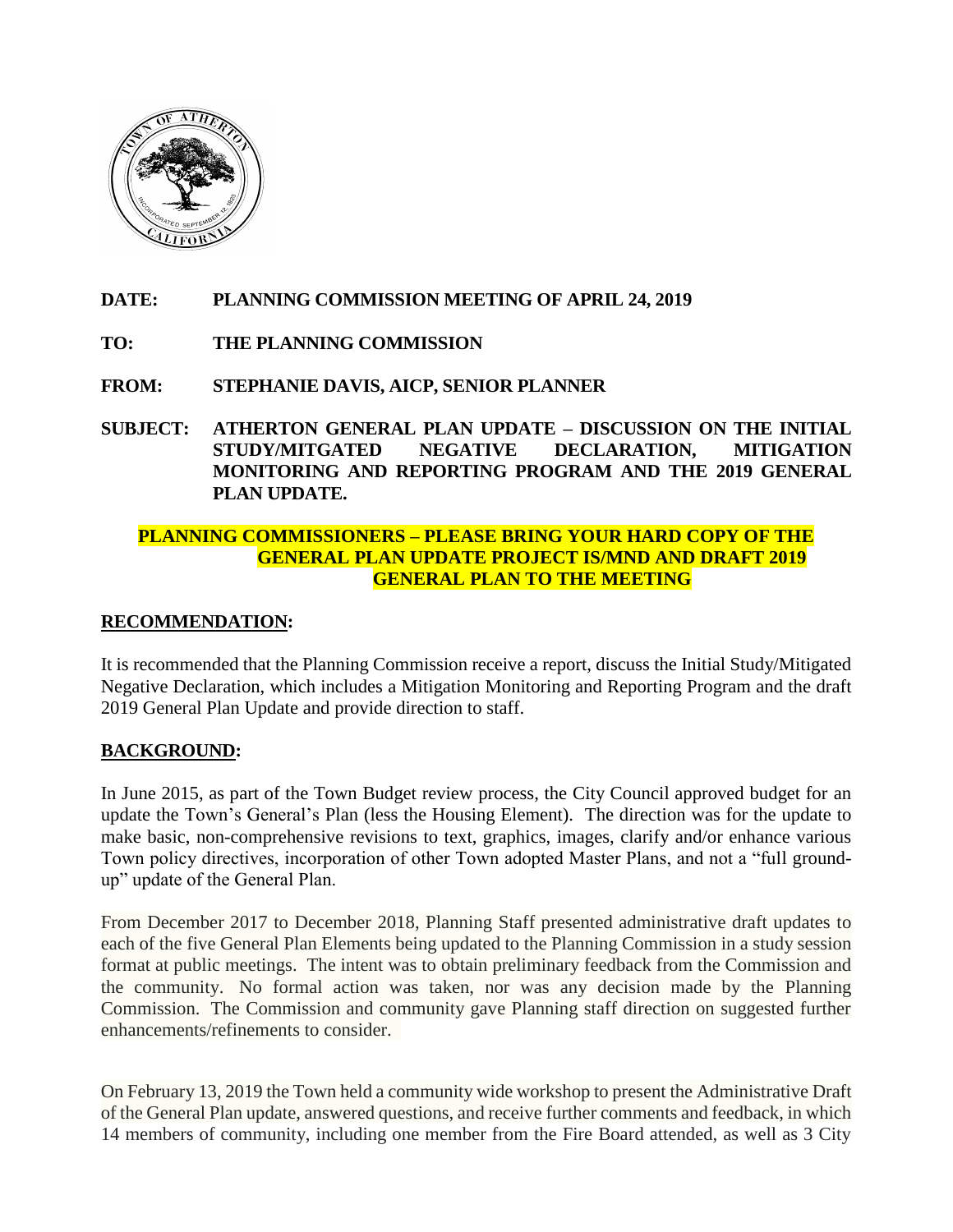Council members. Community comments were primarily focused on matters related to safety matters along the train corridor, the Town Wide traffic study, Bicycle and Pedestrian Master Plan, traffic and traffic enforcement, and effectiveness of Police Department. None of the community comments or questions were determined by staff to necessitate revisions to the Draft 2019 General Plan. At the Workshop, the Mayor directed staff to evaluate Airport Noise in the General Plan Update.

The Planning Commission is required by the Atherton Municipal Code and California Government Code to hold a public hearing for consideration of amendments to the General Plan. Per state land use law, the Planning Commission is the official recommending body to the City Council on the 2019 General Plan Update.

At tonight's meeting, the Planning Commission will not be asked to take any action/provide a formal recommendation to the City Council. A future meeting date, the Commission will conduct a formal public hearing on the 2019 General Plan, and the associated, prepared environmental document (Initial Study/Mitigated Negative Declaration) and consider adoption of a resolution recommending that the City Council adopt (or not) both prepared documents.

# **ANALYSIS:**

# Initial Study/Mitigated Negative Declaration (IS/MND)

CEQA, or the California Environmental Quality Act, is a statute that requires state and local agencies to identify the significant environmental impacts of their actions and to avoid or mitigate those impacts, if feasible. A public agency must comply with CEQA when it undertakes an activity defined by CEQA as a "project." The 2019 General Plan Update itself is the defined "Project" studied under CEQA.

In compliance with CEQA, the Town prepared an Initial Study (IS) to evaluate any potential environmental impacts the Project may have and identify any associated mitigation measures that could reduce identified impacts to a level of insignificance. Conclusions drawn from the IS identified measures that mitigate potential impacts of the Project to a less than significant level, thus a Mitigated Negative Declaration (MND) was prepared.

The nature of the Project – being a long-term planning document as opposed to a specific development project – allows the prepared IS/MND as a program-level environmental document, which includes analysis that provides a foundation for subsequent environmental review for future projects. Essentially a program-level environmental document, such as the one prepared for the 2019 General Plan Update, generally looks at the broad policy of the planning document and does not address potential site-specific impacts of the individual projects that may fall within the planning document. a project-level environmental document generally focuses on the environmental changes caused by a development project, including planning, construction, and operation. No specific development projects are proposed at this time or analyzed herein. Future projects within the Town would be subject to the appropriate project-level environmental review and permitting by the Town.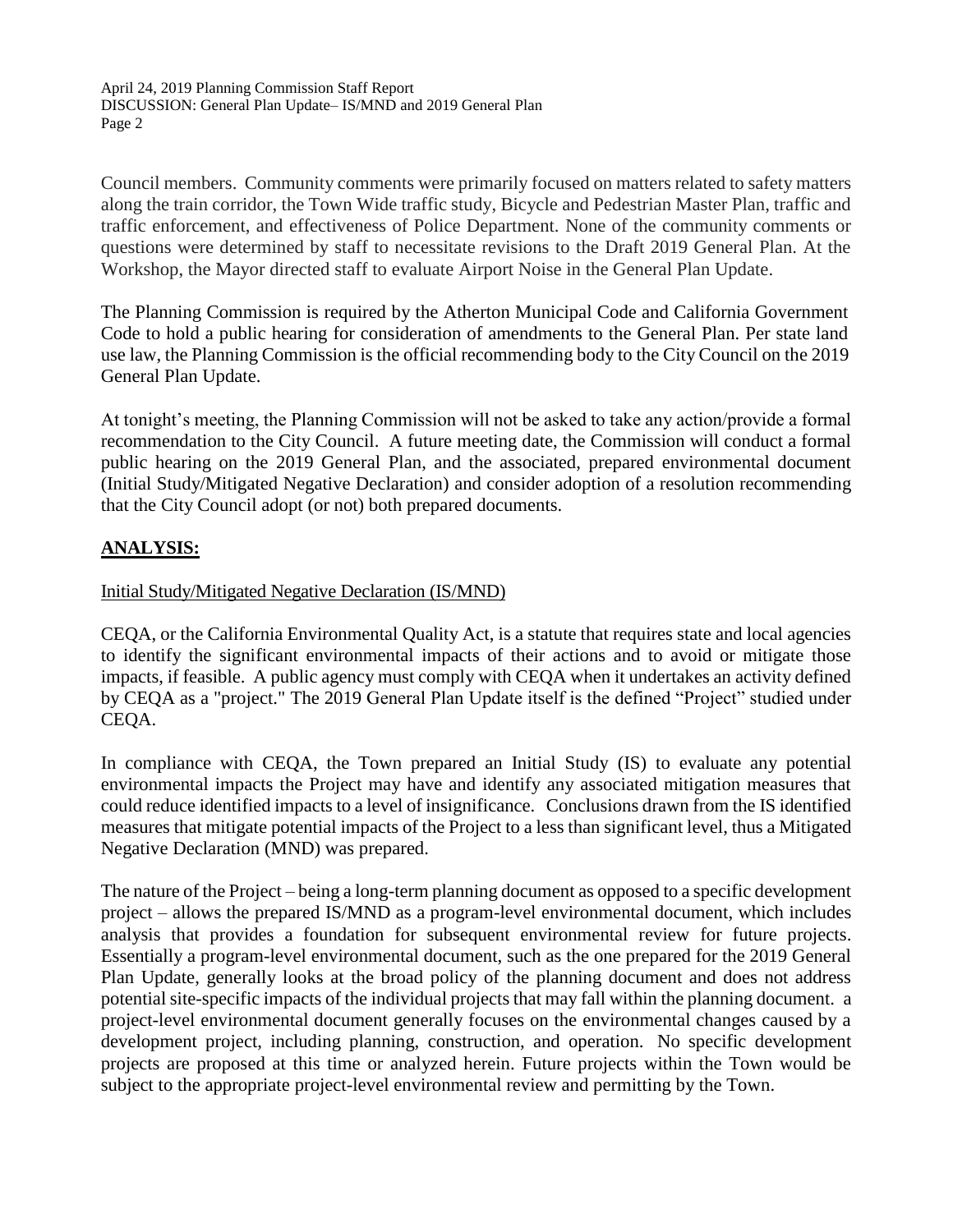Impacts to the topics of Air Quality, Cultural Resources, Geology and Soils, Hydrology and Water Quality, Noise, and Utilities/Service Systems were identified, however, associated mitigation measures were identified to reduce the potential impacts to a less than significant level. As noted above, given the nature of the Project as a comprehensive long-range planning document, the identified mitigation measures would be implemented through any future new development. These mitigation measure have been incorporated into a Mitigation Monitoring and Reporting Program (MMRP) which is part of the IS/MND and was formulated to summarize the mitigation measures and identify associated monitoring and timing requirements (Attachment 2).

The conclusion of the prepared IS/MND was that the Project (i.e. the 2019 General Plan Update) would not have a significant effect on the environment, with incorporation of specified mitigation. The prepared IS/MND associated with the 2019 General Plan Update was circulated for public review in accordance with CEQA for a minimum of 20 days. To date, no public comment has been received.

#### 2019 General Plan

The General Plan is the long-term, comprehensive planning document that covers many aspects of the Town including development, preservation and safety, and is intended to guide the growth of the Town for the future. The Town's General Plan is divided into six elements. Each element contains background information that has been collected and analyzed to establish goals and policies that are intended to guide development and Town actions in a particular manner working to achieve the Town's long-term vision.

The intent of the General Plan Update is to comply with the minimum guidelines prescribed by the State Office of Planning and Research (OPR) adopted 2017 General Plan Guidelines, as well as to update some existing policies, data references, and maps within the 2002 General Plan to reflect current conditions and Town policies. The General Plan Update does not authorize any specific development project, other form of land use approval of any kind, public facilities, or capital facilities expenditures or improvements to be developed. Although the General Plan Update includes changes and additions to the goals, objectives, and policies to achieve consistency with current state and local regulations and address the current practices of the Town, the majority of the General Plan continues those goals, objectives, policies, implementation measures, and standards in the current General Plan. It is important to note the no changes to any land uses are being proposed as part of the Update.

Subsequent to the Planning Commission study sessions conducted from December 2017 to December 2018 which evaluated each Element individually, a final, comprehensive draft 2019 General Plan has been compiled which includes revisions as directed by the Commission in the prior study sessions, as well as formatted to include a cover page, Table of Contents, Introduction, and list of Report Preparers and References (Attachment 3).

A summary of the direction received at the prior Planning Commission study sessions is provided below: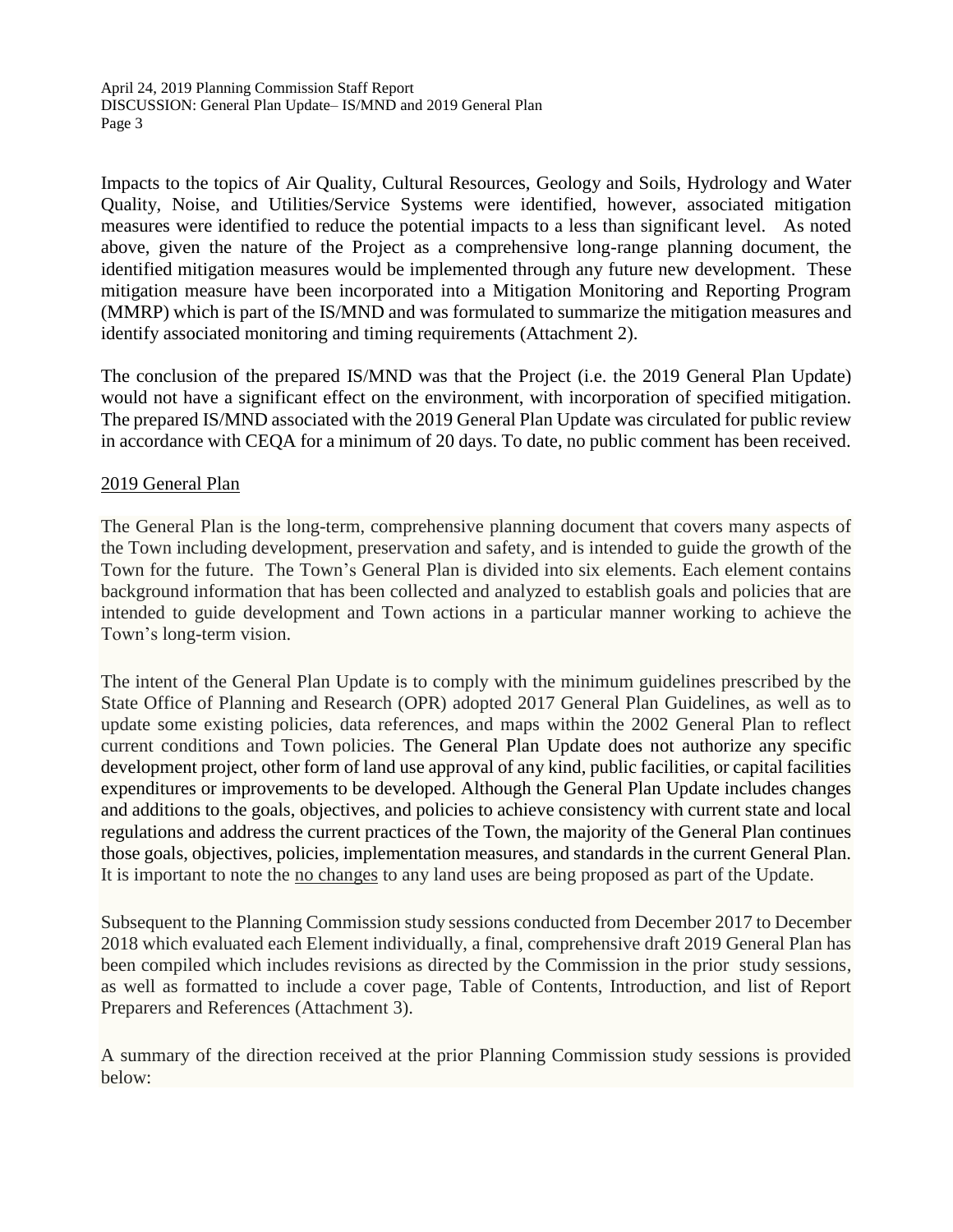• Circulation Element -New sections were added discussing the Emergency Operations Plan and Evacuation Routes, as well as discussion on the Planning Commission annual review of private school master plans, traffic congestion and flow issues and how they should be evaluated and addressed to assure that impacts on the circulation system are not excessive. New supporting policies were also added:

*Policy CIR-1.16: The emergency evacuation routes established in this General Plan Element are El Camino Real, Middlefield Road, Marsh Road, Alameda de las Pulgas, Atherton Avenue/Fair Oaks Lane and Valparaiso Avenue.* 

- *Policy CIR-5.3: During the annual review of private school master plans, the Planning Commission should evaluate and address traffic congestion and flow issues to assure that impacts on the circulation system are not excessive.*
- Community Safety New text was added regarding Dam Inundation upon conference with Cal Water Staff to address emergency gate entrance at the end of Reservoir Road through the Cal Water property adjacent to Bear Gulch Reservoir connecting to Moore Road, noting that Cal Water maintains a 24/7 presence at the Bear Gulch site and that emergency contact to Cal Water is provided.

Additional text was also added under discussion of the "Emergency Operations Plan" to include discussion on the Town's Hazard Mitigation Strategies (HMS) (the Town's Local Hazard Mitigation Plan), the Town's current policy regarding its "Evacuation Plan & Emergency Siren" that provides information about the Walsh Road emergency siren and evacuation routes in the event of a fire or flood, increased public outreach, and discussion on the Atherton Disaster and Preparedness Team (ADAPT) a Police Department sponsored emergency preparedness and action program as well as other preparedness resources for the community.

Reagrding criminal activity, the Planning Commission asked if any consideration on policy regarding criminal activity given Atherton demographics of population with higher valued propertiies and /or public/rominent public figures as residents could/should be considered. The Community Safety element deals primarily with natural and man-made disasters and staff finds that criminal activity may be more appropriately addressed by the Police Department and their law enforcement and public safey policies and procedures.

When the Commission conducted the study session which discussed the draft Circulation Element in 2018, the Town was underway in preparing a Town wide local traffic flow / long range planning solutions study ("Town Wide Traffic Study"). This study has since been completed. Revisions to the Circulation Element were made to street classifications and/or adopted circulation policies identified as important for Town eligibility for potential, future state, federal and/or other transportation and circulation funding sources, for consistency with the completed Town Wide Traffic Study and are reflected in Attachment 3, Draft 2019 General Plan.

During the Planning Commission study sessions, the Town's Public Works Department undertook a separate project of preparing a Green Infrastructure (GI) Workplan. The GI Workplan addresses the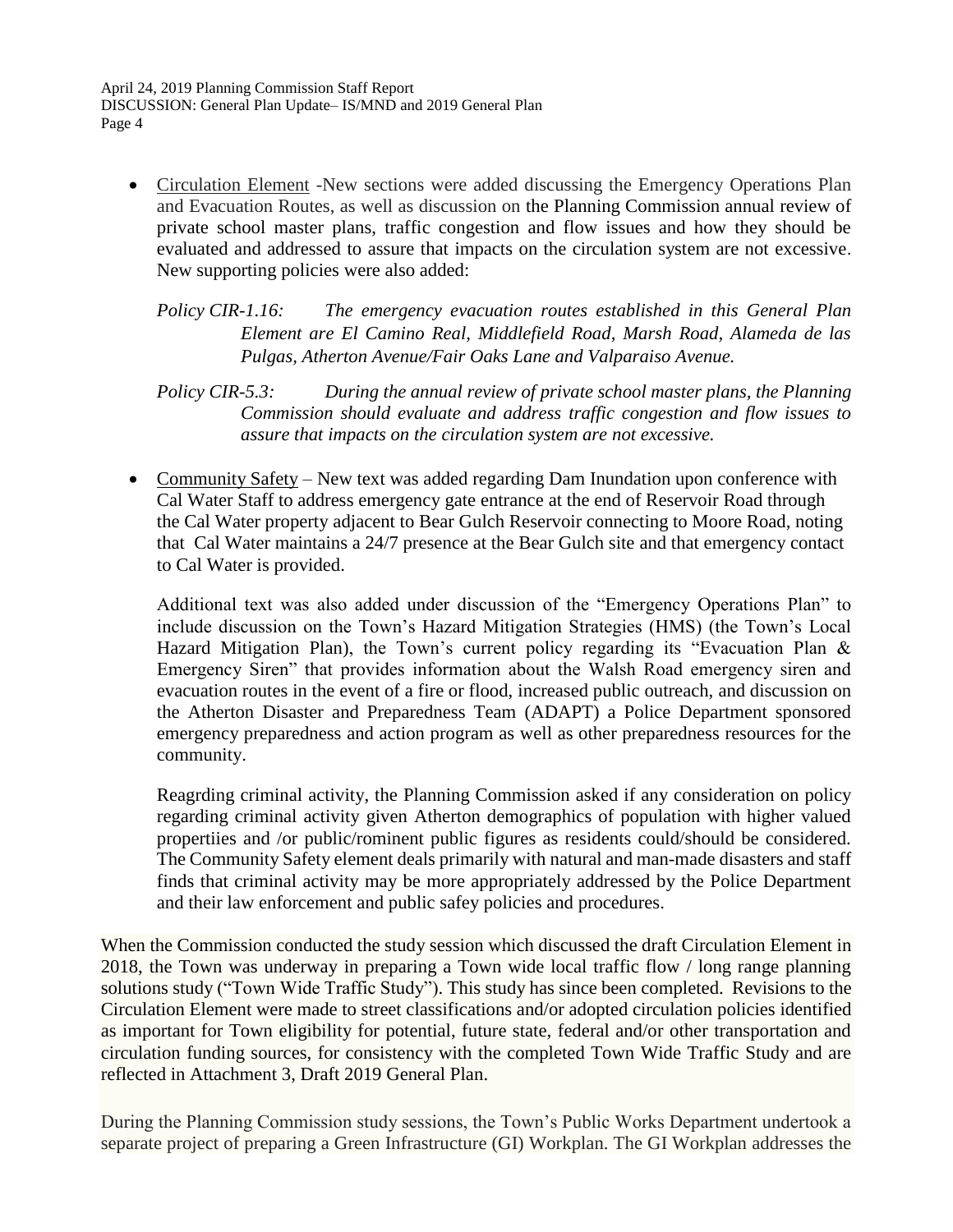Town's requirement, based on state legislation, to address pollutants in stormwater runoff from its municipal storm drains and will outline how the Town will shift from traditional "gray" stormdrain infrastructure – which channels runoff directly into receiving waters without treatment – to a more resilient and sustainable "green" storm water system that captures, stores and treats stormwater before channeling it to receiving waters. A technical consulting firm was retained by the Town to prepare the GI Work plan which is required to be adopted by June 2019. The firm recently reviewed the draft 2019 General Plan and provided a series of comments / questions related to the purpose, intent, and implementation of the GI Work Plan. Staff is currently working to evaluate these comments/questions and integrate into the 2019 General Plan as appropriate and will present (any) additional revisions to the Planning Commission at a future meeting date. As with other Town adopted Master Plans, such as the Bike and Pedestrian Master Plan and the Town wide Traffic Study, staff wants to assure that the General Plan goals, policies and actions are internally consistent.

# **ENVIRONMENTAL IMPACT:**

An IS/MND associated with the 2019 General Plan Update Project was circulated for public review in accordance with the California Environmental Quality Act. The Planning Commission will be required to consider the IS/MND as part of its future, formal deliberations on this Project.

The IS/MND was circulated for public review for 20 days from April 4 through April 24, 2019 as required by CEQA. Notice of the document's availability was posted in the Almanac newspaper, on the Town's Website and at the San Mateo County Recorder's office. The IS/MND was made available to the public at Town Hall, the Library, Post Office Permit Center, and on the Town's website. As of the date of this staff report distribution, April 18, 2019, Staff has received no public comments on the environmental document.

*/s/ Stephanie Davis\_\_\_\_\_\_\_\_\_\_\_\_\_\_\_\_\_\_\_\_\_\_\_\_\_\_\_\_\_\_\_\_\_\_\_\_* Stephanie Davis, AICP, Senior Planner

#### **Attachments:**

- 1. 2019 General Plan Update Project, Draft Initial Study/Mitigated Negative Declaration *hard copies distributed to the Planning Commission.* Available online: [http://www.ci.atherton.ca.us/DocumentCenter/View/6354/GPU-IS\\_MND-Final-Draft-4419](http://www.ci.atherton.ca.us/DocumentCenter/View/6354/GPU-IS_MND-Final-Draft-4419)
- 2. 2019 General Plan Update Project, Draft Initial Study/Mitigated Negative Declaration Mitigation Monitoring and Reporting Program (MMRP)
- 3. Administrative Draft 2019 General Plan– *hard copies distributed to the Planning Commission.*  Available online: <http://www.ci.atherton.ca.us/DocumentCenter/View/6238/MASTER-ADMIN-DRAFT-GP>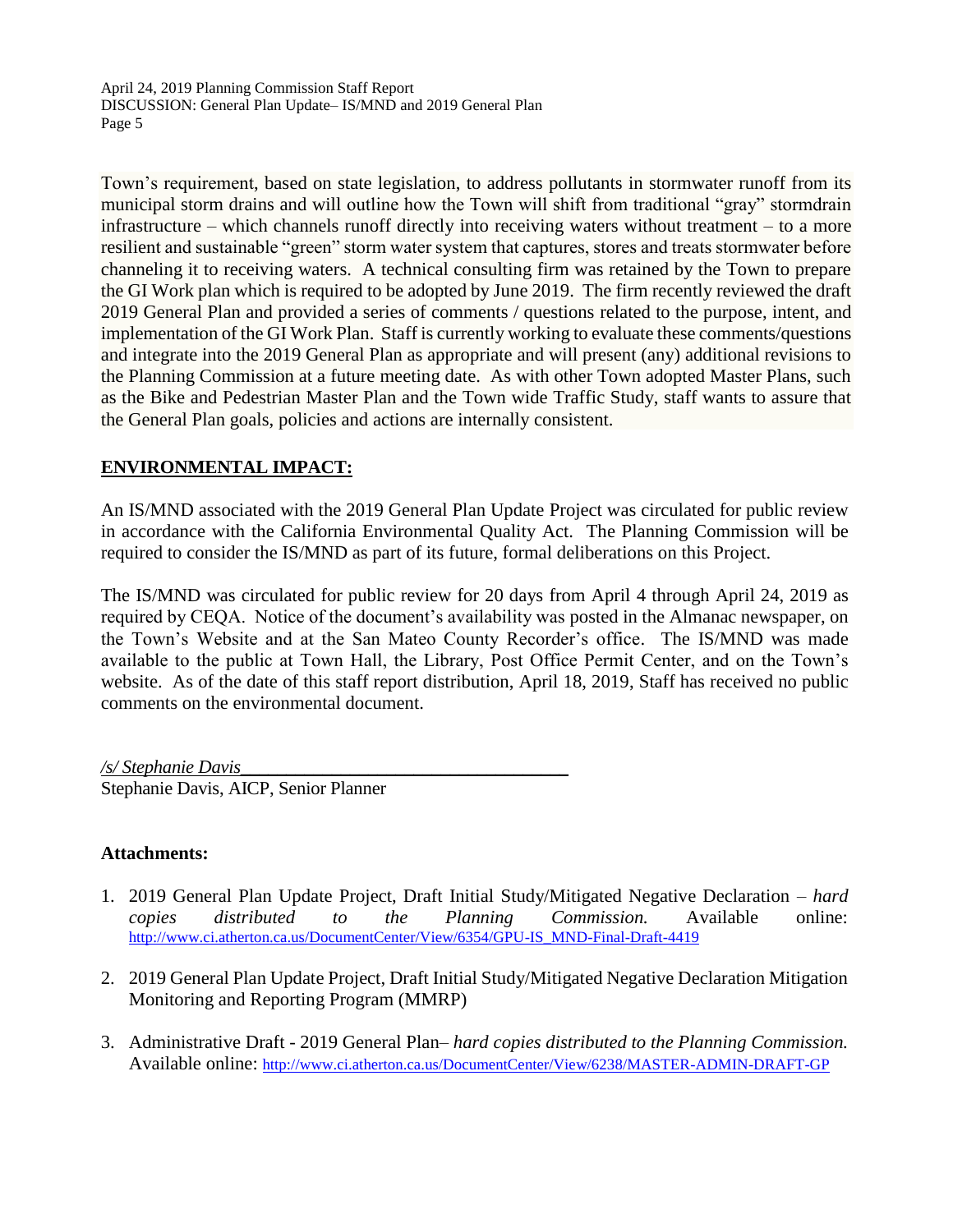**Town of Atherton**

# **2019 General Plan Update Project**

# DRAFT MITIGATION MONITORING AND REPORTING PROGRAM

Prepared by: Town of Atherton Planning Department 91 Ashfield Road Atherton, CA 94027

April 2019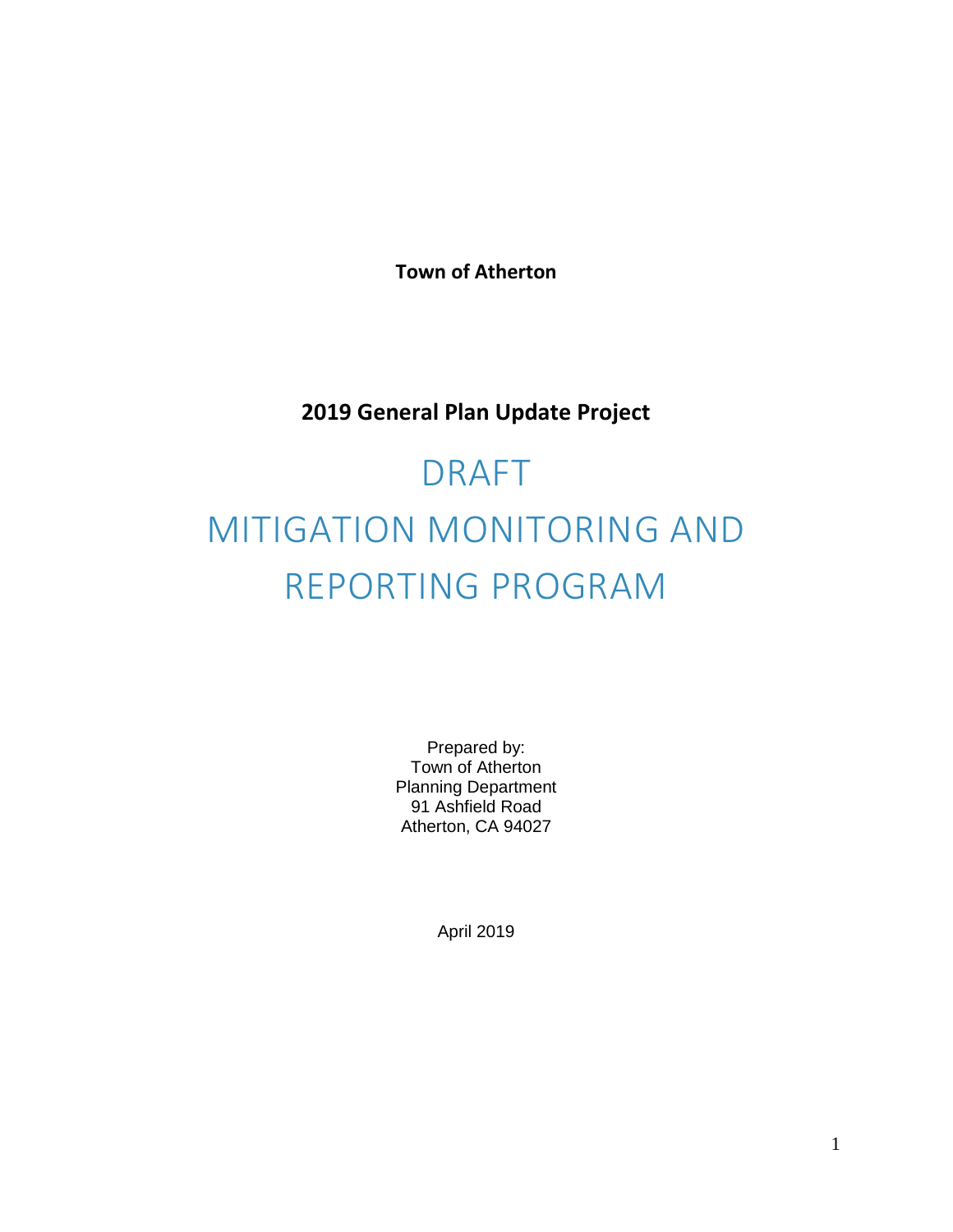Section 21081.6 of the Public Resources Code requires a Lead Agency to adopt a "reporting or monitoring program for the changes made to the project or conditions of project approval, adopted in order to mitigate or avoid significant effects on the environment" (Mitigation Monitoring Program [MMP], §15097 of the *CEQA Guidelines* provides additional direction on mitigation monitoring or reporting). The Town of Atherton is the Lead Agency and the project sponsor for the 2019 General Plan Update IS/MND project and is therefore responsible for enforcing and monitoring most of the mitigation measures in this mitigation monitoring program.

The Draft IS/MND was prepared to address the potential environmental impacts of the proposed project. Where appropriate, this document identified project design features or recommended mitigation measures to avoid or to mitigate identified potential impacts to a level where no significant impact on the environment would occur. This MMRP is designed to monitor implementation of the mitigation measures identified for the project in the Draft IS/MND.

The MMRP for the 2019 General Plan Update Project will be in place throughout all phases of the project. The project sponsor shall be responsible for implementing all mitigation measures unless otherwise noted. The Town's existing planning, engineering, review and inspection processes will be used as the basic foundation for the MMRP procedures and will also serve to provide the documentation for the reporting program.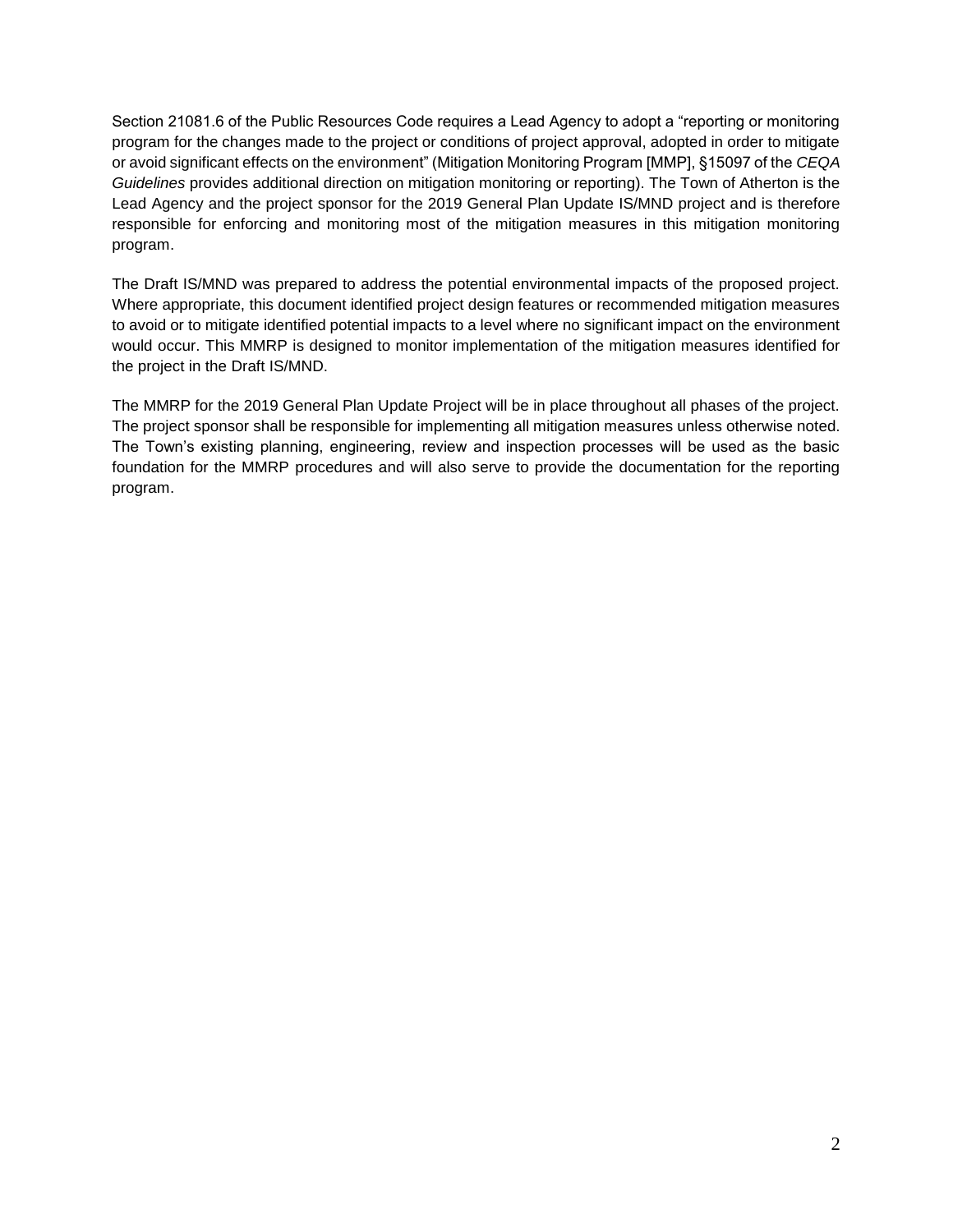|                                                                                                                                                                                                                   |                                                                                                                                                                                                                                                                                                                                                                                                                                                                                                                                                                                                                                                                                                                                                                                                                                                                                                                                                                                                                                                               | <b>Time</b>                                                                                                |                                                                               |
|-------------------------------------------------------------------------------------------------------------------------------------------------------------------------------------------------------------------|---------------------------------------------------------------------------------------------------------------------------------------------------------------------------------------------------------------------------------------------------------------------------------------------------------------------------------------------------------------------------------------------------------------------------------------------------------------------------------------------------------------------------------------------------------------------------------------------------------------------------------------------------------------------------------------------------------------------------------------------------------------------------------------------------------------------------------------------------------------------------------------------------------------------------------------------------------------------------------------------------------------------------------------------------------------|------------------------------------------------------------------------------------------------------------|-------------------------------------------------------------------------------|
|                                                                                                                                                                                                                   |                                                                                                                                                                                                                                                                                                                                                                                                                                                                                                                                                                                                                                                                                                                                                                                                                                                                                                                                                                                                                                                               | <b>Frame/Monitoring</b>                                                                                    | <b>Responsible</b>                                                            |
|                                                                                                                                                                                                                   |                                                                                                                                                                                                                                                                                                                                                                                                                                                                                                                                                                                                                                                                                                                                                                                                                                                                                                                                                                                                                                                               |                                                                                                            |                                                                               |
| <b>AIR QUALITY</b>                                                                                                                                                                                                |                                                                                                                                                                                                                                                                                                                                                                                                                                                                                                                                                                                                                                                                                                                                                                                                                                                                                                                                                                                                                                                               |                                                                                                            |                                                                               |
| <b>Environmental Impacts</b><br><b>Impact:</b> Dust and emissions<br>resulting from construction,<br>demolition and earth-moving<br>activities from projects<br>developed pursuant to the<br>General Plan Update. | <b>Mitigation Measures</b><br>Mitigation Measure AIR-1: In order to reduce impacts on<br>air quality resulting from construction, future new developments<br>shall implement the following measures:<br>Basic Construction Management Practices. The Project shall<br>demonstrate proposed compliance with all applicable regulations<br>and operating procedures prior to issuance of demolition,<br>building or grading permits, including implementation of the<br>following BAAQMD "Basic Construction Mitigation Measures".<br>All exposed surfaces (e.g., parking areas, staging areas,<br>soil piles, graded areas, and unpaved access roads)<br>shall be watered two times per day.<br>All haul trucks transporting soil, sand, or other loose<br>material off-site shall be covered.<br>All visible mud or dirt track-out onto adjacent public<br>roads shall be removed using wet power vacuum street<br>sweepers at least once per day. The use of dry power<br>sweeping is prohibited.<br>All vehicle speeds on unpaved roads shall be limited to | <b>Milestone</b><br>Prior to issuance of<br>building permits and<br>during construction<br>of each project | <b>Monitoring Party</b><br>Town of Atherton and<br>construction<br>contractor |
|                                                                                                                                                                                                                   | 15 mph.<br>All roadways, driveways, and sidewalks to be paved<br>shall be completed as soon as possible. Building pads<br>shall be laid as soon as possible after grading unless<br>seeding or soil binders are used.<br>Idling times shall be minimized either by shutting<br>equipment off when not in use or reducing the maximum<br>idling time to 5 minutes (as required by the California<br>airborne toxics control measure Title 13, Section 2485 of<br>California Code of Regulations [CCR]). Clear signage<br>shall be provided for construction workers at all access<br>points.<br>All construction equipment shall be maintained and<br>properly tuned in accordance with manufacturer's<br>specifications. All equipment shall be checked by a                                                                                                                                                                                                                                                                                                  |                                                                                                            |                                                                               |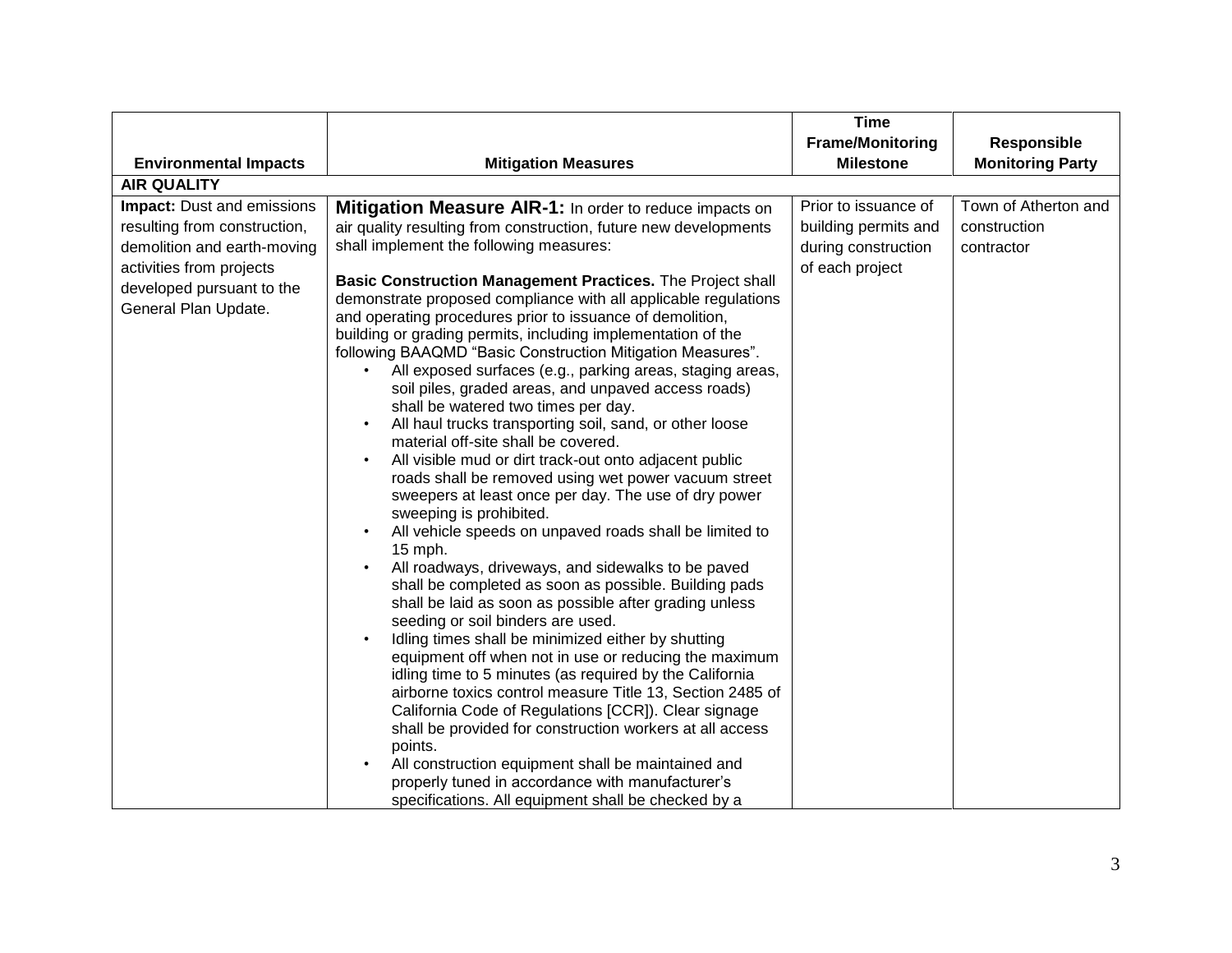| certified mechanic and determined to be running in<br>proper condition prior to operation.<br>Post a publicly visible sign with the telephone number<br>and person to contact at the Lead Agency regarding dust<br>complaints. This person shall respond and take |  |
|-------------------------------------------------------------------------------------------------------------------------------------------------------------------------------------------------------------------------------------------------------------------|--|
| corrective action within 48 hours. The Air District's phone<br>number shall also be visible to ensure compliance with<br>applicable regulations.                                                                                                                  |  |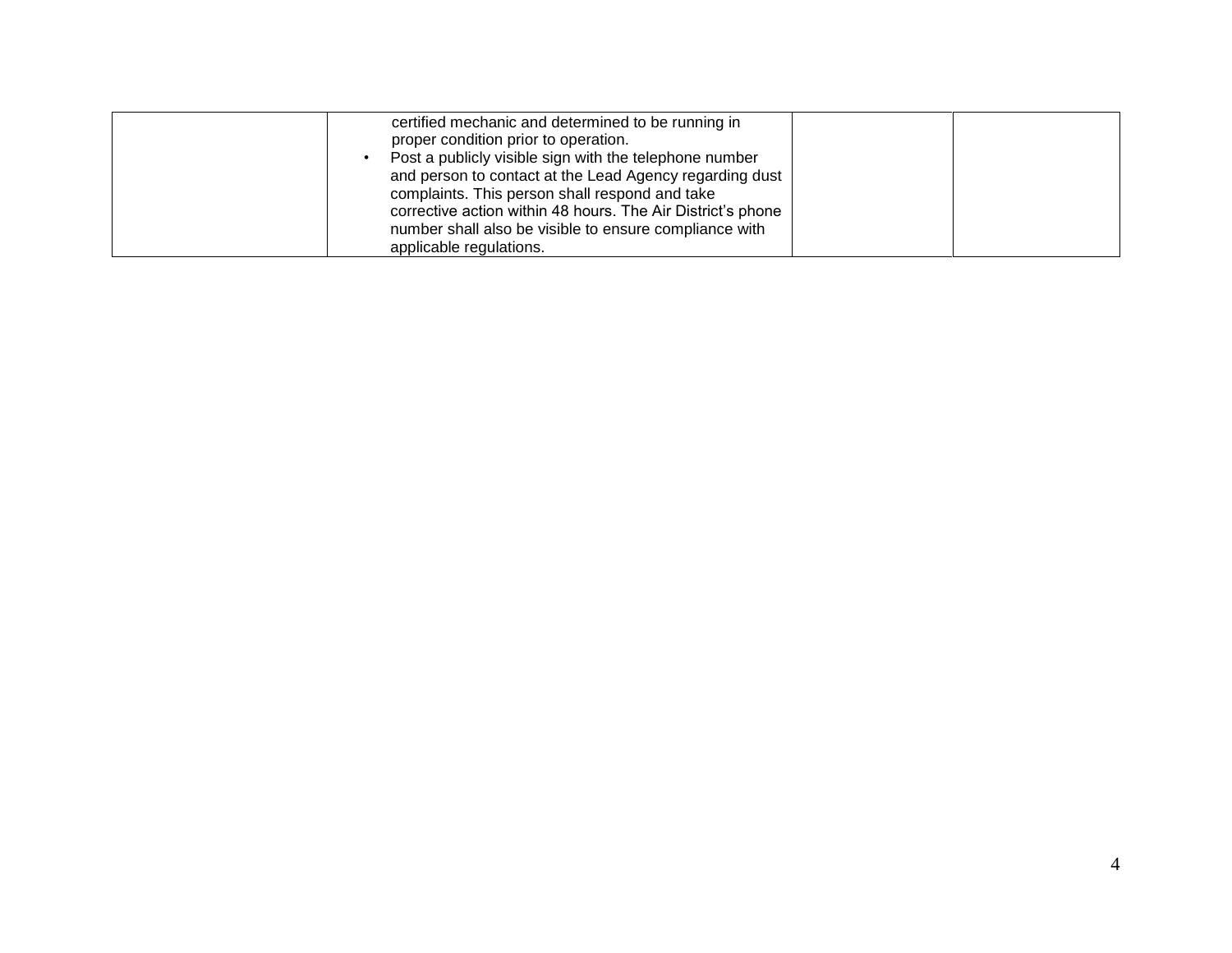| <b>CULTURAL RESOURCES</b>                                                                 |                                                                                                                                                                                                                                                                                                                                                                                                                                                                                                                                                                                                                                                                                                                                                                                                                                                                                                                                                                                                                                                                               |                                                                                 |                                               |
|-------------------------------------------------------------------------------------------|-------------------------------------------------------------------------------------------------------------------------------------------------------------------------------------------------------------------------------------------------------------------------------------------------------------------------------------------------------------------------------------------------------------------------------------------------------------------------------------------------------------------------------------------------------------------------------------------------------------------------------------------------------------------------------------------------------------------------------------------------------------------------------------------------------------------------------------------------------------------------------------------------------------------------------------------------------------------------------------------------------------------------------------------------------------------------------|---------------------------------------------------------------------------------|-----------------------------------------------|
|                                                                                           |                                                                                                                                                                                                                                                                                                                                                                                                                                                                                                                                                                                                                                                                                                                                                                                                                                                                                                                                                                                                                                                                               | Time<br><b>Frame/Monitoring</b>                                                 | <b>Responsible</b>                            |
| <b>Environmental Impacts</b>                                                              | <b>Mitigation Measures</b>                                                                                                                                                                                                                                                                                                                                                                                                                                                                                                                                                                                                                                                                                                                                                                                                                                                                                                                                                                                                                                                    | <b>Milestone</b>                                                                | <b>Monitoring Party</b>                       |
| Impact: To reduce impacts<br>on Historic Resources                                        | Mitigation Measure CUL-1: Historic Resources protection<br>measures<br>In order to reduce impacts on historic resources, future new<br>developments shall implement the following measure: In the<br>event a future specific project is proposed that may have the<br>potential to cause a significant adverse change in the<br>significance of a historic resource, the Town shall require an<br>evaluation of the resource by a qualified professional. The<br>evaluation shall be conducted according to the Secretary of the<br>Interior's Standards for evaluation of historic resources. Project<br>specific mitigation measures shall be included and implemented                                                                                                                                                                                                                                                                                                                                                                                                      | Prior to issuance of<br>a building permit                                       | Town of Atherton                              |
| Impact: To reduce impacts<br>on Archaeological and/or<br><b>Paleontological Resources</b> | in accordance with the Secretary's Standards.<br>Mitigation Measure CUL-2: Archaeological Resources<br>protection measures<br>In order to reduce impacts on archaeological resources, future<br>new developments shall implement the following measure: In the<br>event that subsurface archaeological and/or paleontological<br>resources are encountered during the course of grading and/or<br>excavation, all development shall temporarily cease within 25<br>feet of the find until the Town's Planning Department is contacted<br>and a qualified archaeologist or paleontologist assesses the<br>resources and makes recommendations for their disposition.<br>Construction activities could continue in areas more than 25 feet<br>away. If any findings are determined to be significant by the<br>archeologist, they shall be subject to scientific analysis;<br>duration/disposition of archaeological specimens as agreed to by<br>the Native American community, land owner, and the Town. This<br>report would be filed with the Northwest Information Center. | Upon discovery of<br>an archaeological<br>and/or<br>paleontological<br>resource | Town of Atherton                              |
| HYDROLOGY AND WATER QUALITY                                                               |                                                                                                                                                                                                                                                                                                                                                                                                                                                                                                                                                                                                                                                                                                                                                                                                                                                                                                                                                                                                                                                                               |                                                                                 |                                               |
| <b>Environmental Impacts</b>                                                              | <b>Mitigation Measures</b>                                                                                                                                                                                                                                                                                                                                                                                                                                                                                                                                                                                                                                                                                                                                                                                                                                                                                                                                                                                                                                                    | <b>Time</b><br><b>Frame/Monitoring</b><br><b>Milestone</b>                      | <b>Responsible</b><br><b>Monitoring Party</b> |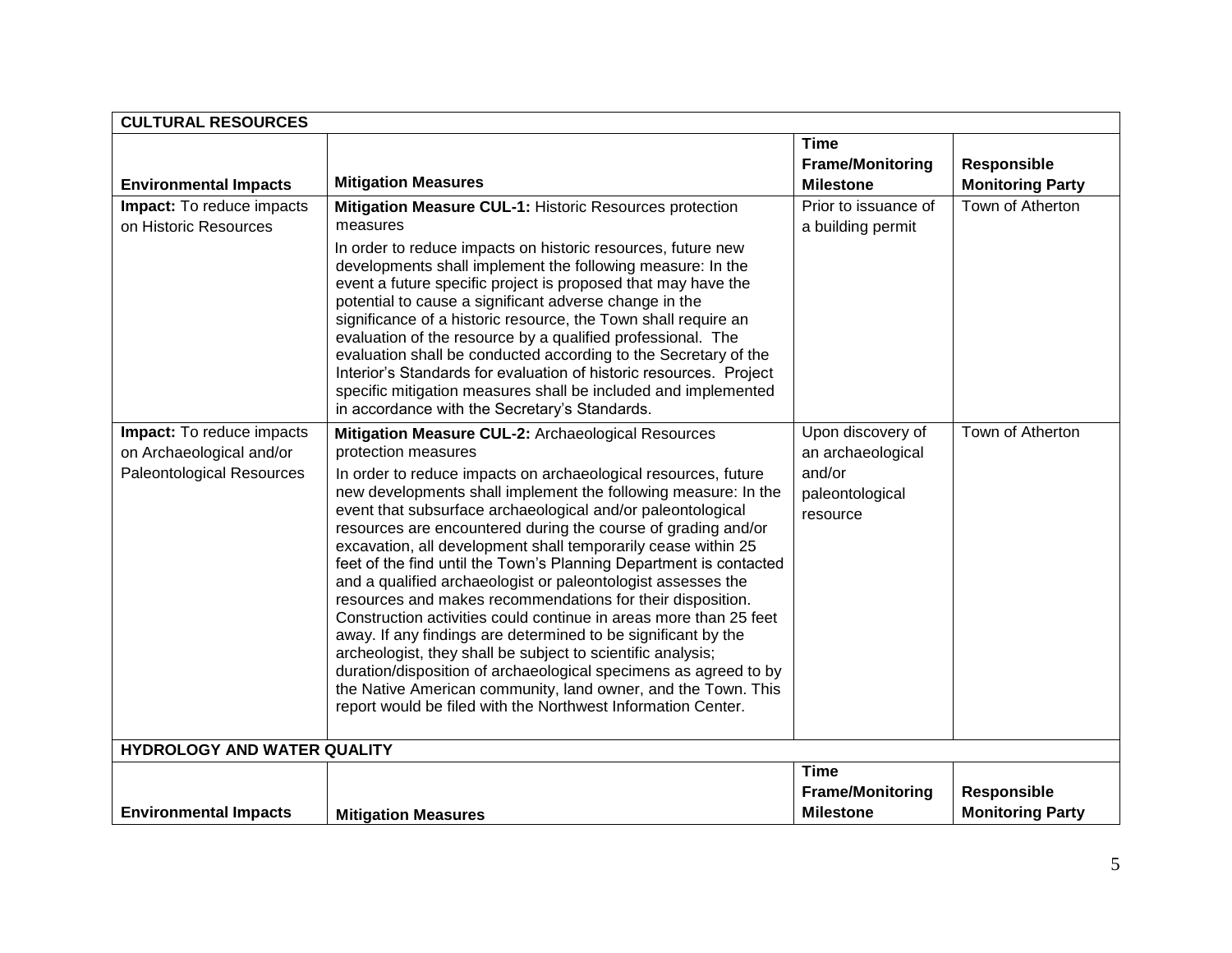| Impact: Erosion and               | <b>Mitigation Measure HYD-1:</b> In order to reduce impacts                                                  | Prior to issuance of | Town of Atherton |
|-----------------------------------|--------------------------------------------------------------------------------------------------------------|----------------------|------------------|
| sedimentation resulting from      | related to erosion and sedimentation, future new developments                                                | a building permit    |                  |
| construction and earth-           | shall implement the following measures:                                                                      |                      |                  |
| moving activities from            | Erosion and sedimentation control measures.                                                                  |                      |                  |
| projects developed pursuant       | • Schedule grading and excavation work for dry weather                                                       |                      |                  |
| to the General Plan Update.       | only.                                                                                                        |                      |                  |
|                                   | • Stabilize all denuded areas, install and maintain temporary                                                |                      |                  |
|                                   | erosion controls (such as erosion control fabric or bonded<br>fiber matrix) until vegetation is established. |                      |                  |
|                                   | • Seed or plant vegetation for erosion control on slopes or                                                  |                      |                  |
|                                   | where construction is not immediately planned.                                                               |                      |                  |
|                                   | • Protect storm drain inlets, gutters, ditches, and drainage                                                 |                      |                  |
|                                   | courses with appropriate BMPs, such as gravel bags, fiber                                                    |                      |                  |
|                                   | rolls, berms, etc.                                                                                           |                      |                  |
|                                   | • Prevent sediment from migrating offsite by installing and                                                  |                      |                  |
|                                   | maintaining sediment controls, such as fiber rolls, silt<br>fences, or sediment basins.                      |                      |                  |
|                                   | • Keep excavated soil on the site where it will not collect into                                             |                      |                  |
|                                   | the street.                                                                                                  |                      |                  |
|                                   | • Transfer excavated materials to dump trucks on the site,<br>not in the street.                             |                      |                  |
|                                   | • Contaminated Soils                                                                                         |                      |                  |
|                                   | • If any of the following conditions are observed, test for                                                  |                      |                  |
|                                   | contamination and contact the Regional Water Quality                                                         |                      |                  |
|                                   | Control Board:                                                                                               |                      |                  |
|                                   | Unusual soil conditions, discoloration, or odor.<br>$\circ$<br>Abandoned underground tanks.<br>$\circ$       |                      |                  |
|                                   | Abandoned wells<br>$\Omega$                                                                                  |                      |                  |
|                                   | Buried barrels, debris, or trash.<br>$\circ$                                                                 |                      |                  |
| <b>Impact: Potential flooding</b> | Mitigation Measure HYD-1: In order to reduce impacts related                                                 | Currently and every  | California Water |
| from Bear Gulch Reservoir         | to dam failure inundation, future new developments shall                                                     | 10 years thereafter  | Service Company  |
| Dam Failure                       | implement the following measures by the dam owner in                                                         |                      | (Dam owner)      |
|                                   | compliance with SB 92 (2017): Dam failure prevention measures                                                |                      |                  |
|                                   | • Submit Dam Failure Inundation Maps to the CA                                                               |                      |                  |
|                                   | Department of Water Resources in accordance with the<br>DWR schedule.                                        |                      |                  |